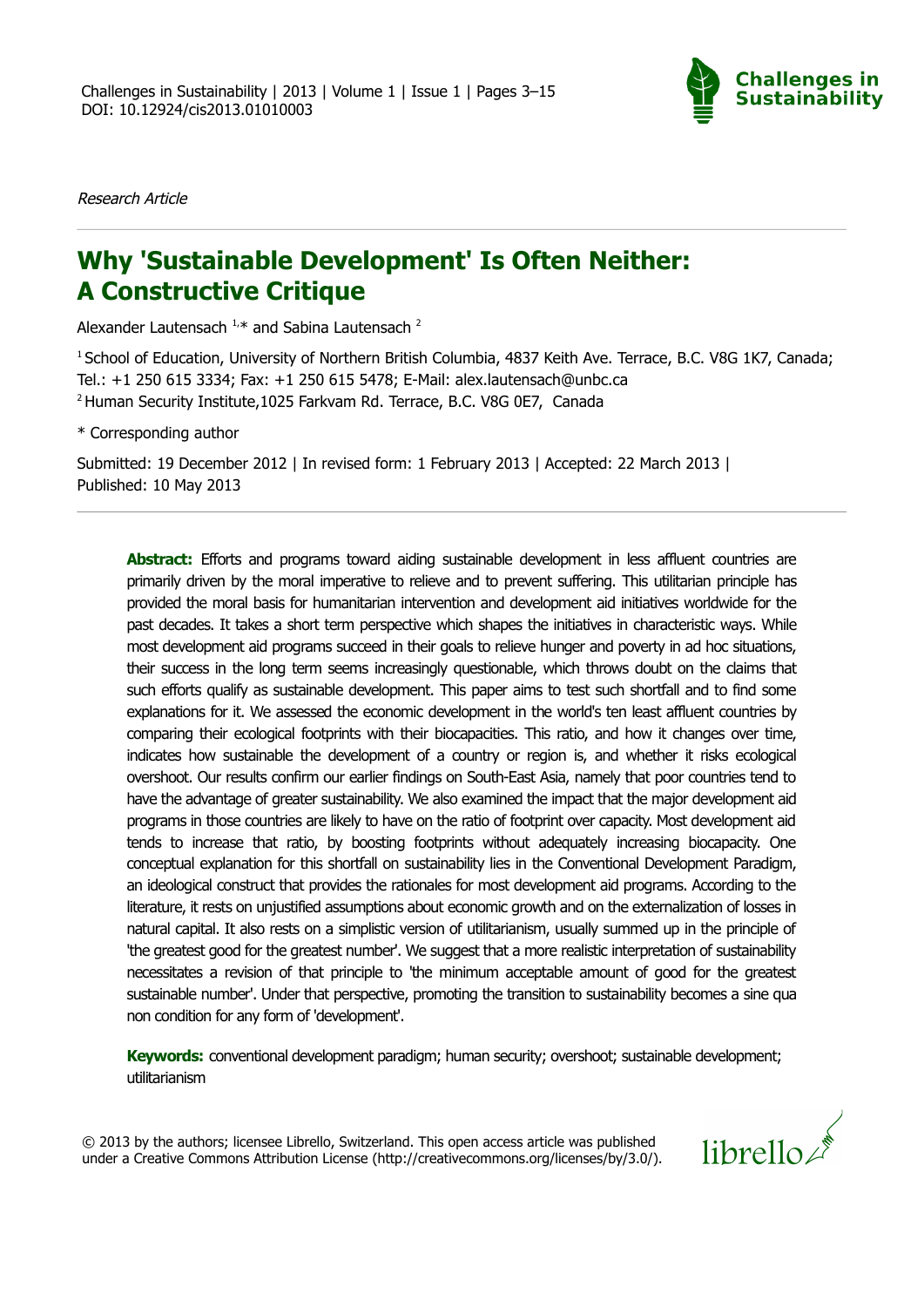# **1. Introduction**

Following the dominant convention in the literature, we define development as multidimensional innovation or growth that achieves positive outcomes for the quality of human lives and/or for human security. It can manifest in the areas of financial income, employment, distribution of wealth, education, political autonomy, basic needs for survival, health of populations and ecosystems, equality, selfesteem and dignity, and freedom [1]. The latter includes Sen's [2] standard of individual capability. Those areas cover people's social, biological, and economic environments and have been recognised as the main indicators contributing to the human development index [3] and human security index [4]. Sustainable development, then, includes any such innovation or growth that does not compromise the ability of future generations to develop along the same lines ([5], p. 2). This corresponds to the definition by the World Conservation Union (IUCN), "improving the quality of human life while living within the carrying capacity of supporting ecosystems" ([6], p. 6). Thus, sustainability is all about avoiding to transgress systemic limits.

The above listed areas in which development can manifest suggest directly some ethical reasons why affluent countries engage in international development aid: When the citizens of a poor country suffer deprivations in those areas, and their own government and communities are not in a position to alleviate their situation, international aid seems indicated for several moral reasons. One of those reasons, though rarely explicated, is self interest. Helping a country develop into a valuable trading partner and enabling that country to purchase goods and services from the donor country (so-called tied aid) are in the obvious national self interest of the donor. The Paris Declaration on Aid Effectiveness [7] paved the way for development aid to become untied, broadly coordinated among donors, and designed and implemented by the recipient countries. But oftentimes political and strategic considerations still dominate the allocation decisions [8].

Much more widely advertised is the utilitarian motivation, under which helping a sufficiently large group of people transcend a situation that caused them to suffer inordinate deprivations, at only minor sacrifice to the donor, provides the necessary and sufficient justification for aid. Likewise, deontological and virtuebased ethics recognise a duty to relieve suffering, often manifesting in the mission statements of charitable organisations both religious and secular. Arguments in support of that duty often invoke human rights and basic needs. In practice, such humanitarian motives tend to focus on situations where the deprivation is most easily quantified, as in cases where populations experience extreme poverty, unemployment, undereducation, poor health, or homelessness.

The basic and widely shared agreement underlying these ethical motives is that knowledge of human suffering implies a duty to actively help. Much less general agreement is found when it comes to choosing the most appropriate ways to help. Short term relief measures dominate in cases of natural disasters such as the 2010 Haiti earthquake which displaced about 2.3 million Haitians (almost one quarter of the total population) and killed or injured over half a million. The UN's relief program focuses on the restoration of the island's economy and public health [9].

Designed as immediate disaster relief, it largely ignores how the island's climate, soil conditions, environmental trends, and population dynamics constrain its long term prospects for development. Those issues are considered beyond the program's time horizon and beyond its goals of providing immediate relief. In other words, international disaster relief is seldom justified by arguments invoking sustainability, nor would many suggest that it needs to be. This sets it apart from international development aid where the absence of a long-term focus can raise considerable problems, as we will explain presently.

## **2. Disaster Relief and Development Aid**

The short term humanitarian priorities in disaster relief often seem relatively straightforward, suggesting unequivocally not only the need for immediate action but also what choices of aid measures might be indicated. Yet, as soon as the time frame is extended to the medium and long term, those choices become more debatable. This is most evident in cases of famine relief. For example, Peter Singer [10] considers the relief of human suffering to be a paramount moral duty; he argued that a famine always demands immediate food aid from any who are reasonably able. Arguing on the same humanitarian and utilitarian grounds, Garret Hardin [11] comes to the opposite conclusion, that famine relief in the form of food donations would be the worst anybody could do to a poor country. Because it promotes population growth without addressing the reasons for the famine, it will only cause worse famines in years to come. Both Singer and Hardin agree that family planning and contraception programs must be included in any such relief program. Curiously, neither author engages with deontological or virtue-based rationales for aid, which emphasise the charitable act as a duty independent of consequentialist considerations.

The difference between the two positions lies of course in the time frame and the preferred balance between the strategies of short-term alleviation versus long-term prevention. As it turns out, Singer's view usually carries the day with many relief programs, except that family planning is seldom included as an integral part [12,13]. That omission again underscores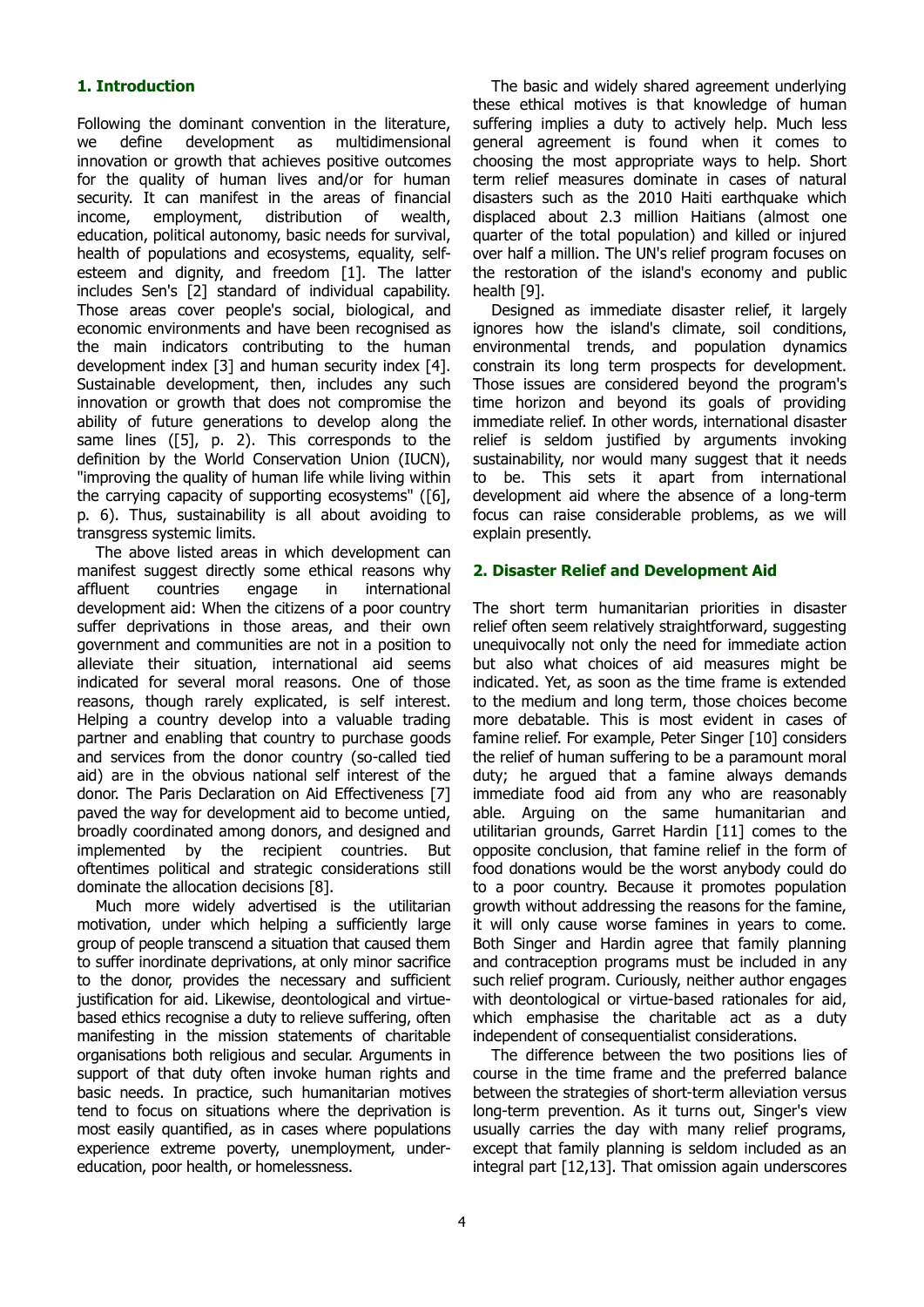the short term perspective taken by such programs. Yet the conflict between the two strategies points to an ethical dilemma. One wonders just how severe the suffering and misery must be before we ought to ignore potential long-term complications, or how disastrous the long-term consequences of the relief action must be to justify the withholding of aid.

In the case of disaster relief we see no room for justifiable compromise; its concerns lie by definition in the short term, amounting to moral blinkers. The challenge of finding appropriate compromises becomes much more pressing where it regards programs for development aid which pursue explicit aims that extend into the medium and long term future. We would expect such programs to be guided primarily by considerations of long term benefits which would logically include sustainability if the time horizon is not specified. Thus, as long as the goals of a development program are not delimited in time, that development is automatically governed by the constraints of sustainability. Conversely, a program or initiative that promotes evidently unsustainable end states should come with clear temporal demarcations and disclaimers abrogating any responsibility for consequences that might ensue beyond those dates. We base those expectations on the ideals of beneficence and veracity that inform the professional codes of conduct of development workers and academics. In this study we examined to what extent major development programs live up to those expectations.

# **3. Method**

Among the many programs at the national and international levels that all share the label of sustainable development, international development aid tends to benefit from a supranational perspective and a grounding in scientific analyses of needs and potentials. Rather than attempting to gauge the successes of individual programs we chose to examine the cumulative and synergistic outcomes occurring in their most deserving recipients, the world's poorest developing countries. We selected our sample countries on the basis of their rankings on the Human Development Index [3] and the Human Security Index [4]. Countries that scored low on both indices not only receive rather a lot of development aid, in many cases they represent situations that render development fundamentally imperative on humanitarian grounds. Development in this case is hardly a whimsical option but the only defensible course of action. Yet, unlike disaster relief, these programs explicitly pursue long-

term goals. The question is: what shape do their strategies take, stopgap or long term?

In order to maximise the chances of those development efforts to achieve their objectives we excluded from our sample of poorest countries any that showed a failed states index (FSI) greater than 100, which includes the top thirteen [14]. Failing states are unlikely to provide the minimum requirements of infrastructure and political stability for successful development. In other words, they need more than the average kind of development aid, ranging from peace keeping to broad social reform, often supported by armed intervention. Because of recent destabilising developments, Mali was omitted from the sample in the revised version of this paper.

A program for sustainable development based on a genuine long term perspective would seek either to ensure the sustainable flourishing of the economy and of human well-being, or to pave the way for a smooth transition towards more sustainable structures and practices. The extent to which a country operates sustainably can be estimated by comparing its citizens' average ecological footprint (reflecting its demand of resources and its ecological impact) with the amount of biocapacity available for each citizen (reflecting its resources and ecosystem services, also referred to as natural capital) [15-17]. Based on a previous report [18] we use the country's sustainability quotient or SQ—the ratio of per capita ecological footprint over its available per capita biocapacity. An SQ of less than 1 indicates sustainability while greater than one indicates ecological overshoot [19]. The data are summarised in Table 1.

To assess the development of the sample countries for its sustainability we identified a major development aid program for each country, verified that it explicitly named sustainable development among its aims, and examined its major strategies for their effects on the country's biocapacity factors (bioproductive area and bioproductivity) and on its ecological footprint drivers (population growth, consumption of goods and services per person, footprint intensity; [19], p. 41). The sum of those effects would cause its SQ to either rise or fall. The trend by which the SQ changes over time indicates how sustainable the development of a country or region is, and whether the risk of ecological overshoot is increasing or decreasing. Where possible we selected grant programs over loan programs as the former contribute to Third World debt which itself contributes significantly to unsustainable practices (such as the replacement of food crops with exportable cash crops). The findings are summarised in Table 2.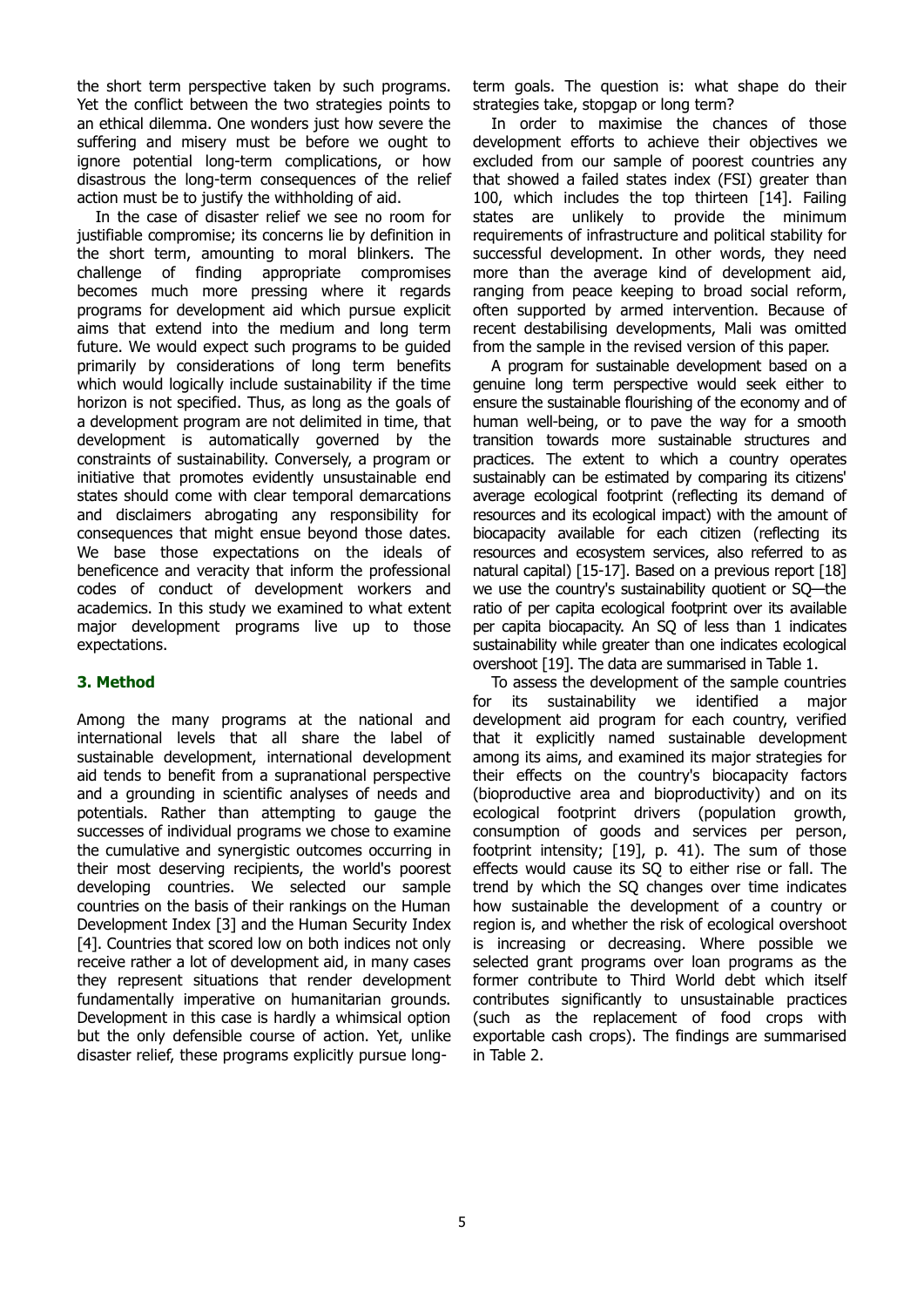**Table 1.** Eleven of the world's poorest countries are compared to the European Union and the world average in their extent of sustainability. Example: Each citizen of Eritrea uses the equivalent of 0.9 global hectares to sustain their livelihood; the country of Eritrea has 1.6 global hectares of bioproductive land to offer to each citizen; this results in an SQ of 0.563, meaning that Eritreans live within the carrying capacity of their land. Sources: [19,20].

| Country             | Ecol FP          | <b>Biocapacity</b> | SQ              | HDI ranking | HSI ranking |
|---------------------|------------------|--------------------|-----------------|-------------|-------------|
|                     | (gha per person) | (gha per person)   |                 | $Max = 187$ | $Max = 232$ |
| Burkina Faso        | 1.3              | 1.3                | 1.0             | 181         | 210         |
| Burundi             | 0.9              | 0.5                | 1.8             | 185         | 225         |
| Eritrea             | 0.9              | 1.6                | 0.563           | 177         | 218         |
| Ethiopia            | 1.1              | 0.7                | 1.571           | 174         | 221         |
| Guinea-Bissau       | 1.0              | 3.2                | 0.31            | 176         | 208         |
| Liberia             | 1.3              | 2.5                | 0.52            | 182         | 229         |
| Mozambique          | 0.8              | 1.9                | 0.421           | 184         | 198         |
| Niger               | 2.3              | 2.1                | 1.10            | 186         | 222         |
| Rwanda              | 1.0              | 0.6                | 1.67            | 166         | 220         |
| Sierra Leone        | 1.1              | 1.2                | 0.92            | 180         | 224         |
| Togo                | 1.0              | 0.6                | 1.67            | 162         | 219         |
| European Union (27) | $2.7 - 8.3$      | $1.0 - 12.5$       | $0.494 - 6.023$ | $3 - 55$    | $2 - 71$    |
|                     | Eur. Av. 4.8     | Eur. Av. 2.2       | Eur. Av. 2.2    |             |             |
| World               | 2.7              | 1.8                | 1.5             | $1 - 187$   | $1 - 232$   |

## **4. Finding: 'Sustainable Development' Is Often Neither**

Table 1 lists the state of sustainability in eleven of the world's poorest countries, compared to the EU and the world average. The distribution of SQ values shows six countries operating sustainably—i.e. drawing only on the interest from their natural capital. The other six have exceeded their sustainable limit and are drawing on both principal and interest. Yet only four of those SQ values match the world average, and none of them comes close to the kind of overshoot exemplified by the European average of 2.2 (2003) or the US value of 2.1 (2007) [20].

The data confirm our earlier findings on South-East Asian countries [18], as well as global surveys [20], namely that poor countries tend to have the advantage of greater sustainability except in cases of excessive population size. In those cases ecological overshoot occurs in spite of small per capita footprints because the biocapacity resources are shared among too large a population, resulting in rampant poverty, often aggravated by post-colonial legacies of inequitable power structures and mismanagement. Those examples (in our sample, Burundi, Rwanda and Togo, and to a lesser extent Ethiopia) show that the SQ says nothing about a country's level of development; it only indicates how sustainably it operates.

In contrast to those high SQ countries, many developing countries with smaller populations show considerable potential to achieve the transition to a sustainable economy, aided by the fact that their natural capital has not yet been greatly reduced [19]. In our sample, those would be Niger and Burkina Faso. Suitable development aid could provide crucial support at the right time to make that transition possible before further population growth removes it beyond the horizon.

The remaining countries in our sample (Eritrea, Guinea-Bissau, Liberia, Mozambique, and Sierra Leone) show SQ values below 1.0, indicating that they are conducting their affairs sustainably for the time being. This encouraging finding needs to be evaluated in the light of the abject poverty that abounds in all of them. This means that the state of sustainability represents only one of several necessary conditions for human security and well-being. Moreover, their low SQ does not necessarily indicate that these countries have more resources to offer those poor multitudes; more likely their excess productivity is exported abroad to support other countries' overshoot. Yet, low SQ also indicates a significant opportunity for development aid—the chance that with the right kind of support those countries could remain sustainable while still relieving their poverty. The question is: are they likely to receive such support?

This leads to the problem posed by the dynamics of the situation. The SQ values in Table 1 only provide snapshots in time; they say nothing about the directions in which those countries are developing. An indication about probable changes for each country is given by its major source of development aid. Table 2 lists one major donor program for each country in the sample, along with its stated goals and the resulting ramifications on footprints and biocapacities. The data suggest a slim chance for an affirmative answer to the question raised in the preceding paragraph.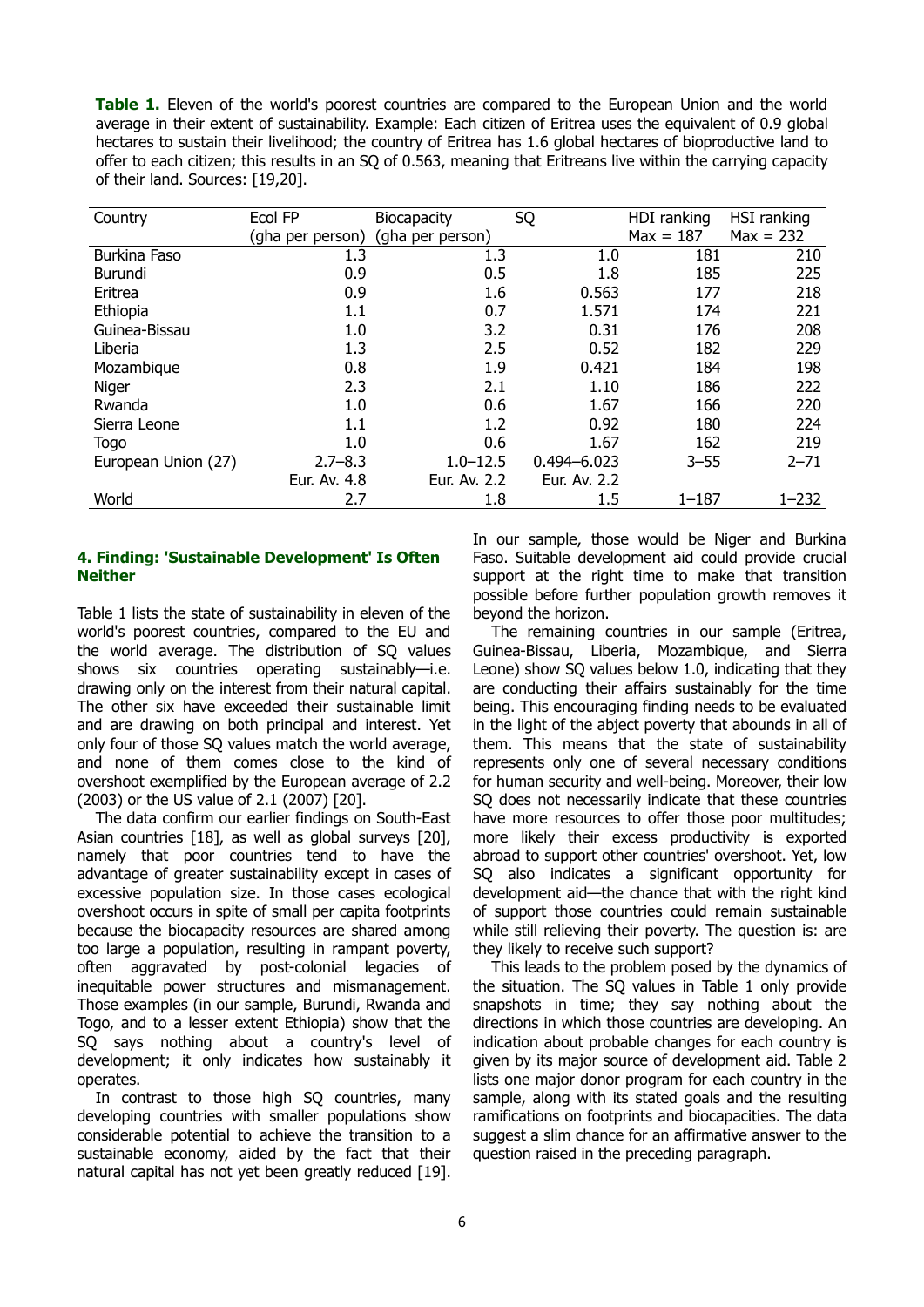| op/sierra-leone-2011.pdf (accessed on 2 March 2011, 2012, http://www.afdp.2011-2011, 2011-2015. http://www.afdb.org/sierra-leone-2011.pdf<br>PDP_RWanda.pdf (accosed ) Z March Z013); i) DFID Sierra Leone – Operational Plan Z011-2015. http://www.dfid.gov.uk/Documents/Dublications11<br>Project-and-Operations/Togo-CSP%202011-2015%20(3)%20(3)%20Final.pdf (accessed on 2 March 2013). | resume development aid to the Republic of Niger. http://europa.eu/rapid/pressReleasesAction.do?reference=IP/10/1004&formatsHTML&aged=0&language=<br>ENSSILIPDOUS DE DESPRISS DE DESPRISSIONS DESPRISSIONS DESPRISSIONS DESPRISSIONS DE DESPRISSIONS DE DESPRISSION | (accessed on 2 March 2013); i Projects of Germany. http://41.220.166.65/reports/donors/12 (accessed on 2 March 2013); j)Commission proposes to gradually | Bissaul Brevelopment & Cooperation/arentical Lubbaid/where/action-scheenid/where/action-contry-cooperation/density-co-sites-bissaul-action-scheen-bissaul-arthrum- | hrv.org/sitex/detary-eport/efflicex/efflopia1010/vebwover.pdf (accossed o n M March Vanch 2013); e) Efflopia: Duiters, From Survey Reduplated Development and Poverty Reduction<br>Program(SDPRP), http://siferesources.worldbank.org/INTPRS1/Resources/Ethiopial_APR2-PRSP(March2005).pdf(accessed on Z March 2013); f) (quinea- | Framework. http://www.er.undp.org/unl_eritrea/docs/undat_pub_eritrea.pdf (accessed on 2 March<br>- 2013); d) Development Without Freedom. http://www. | http://ecea/dendonand/vipead/onner/beneur/bentip/beneur/bentip/cared on 2 March 19107/bentip-constated on 2 March 20107-Conner-sext on 2 March 20107-beneur Assistance | http://www.burkinadevelopmentpartnership.org/index.php?id=4 (accessed on 2 March 2013);<br>p) Burund: Development & Cooperation - Europeaid | and biocapacity. In cases where no explicit objectives were given, probable consequences are<br>Table 2: Equivaling force and its solution is a proposibile to the secondical construction of development and is examination for its goals and in the station condition in the station of development and in the condition of<br>stated. Sources are: a) Burkina Development Partnership. |
|---------------------------------------------------------------------------------------------------------------------------------------------------------------------------------------------------------------------------------------------------------------------------------------------------------------------------------------------------------------------------------------------|--------------------------------------------------------------------------------------------------------------------------------------------------------------------------------------------------------------------------------------------------------------------|----------------------------------------------------------------------------------------------------------------------------------------------------------|--------------------------------------------------------------------------------------------------------------------------------------------------------------------|-----------------------------------------------------------------------------------------------------------------------------------------------------------------------------------------------------------------------------------------------------------------------------------------------------------------------------------|-------------------------------------------------------------------------------------------------------------------------------------------------------|------------------------------------------------------------------------------------------------------------------------------------------------------------------------|---------------------------------------------------------------------------------------------------------------------------------------------|-------------------------------------------------------------------------------------------------------------------------------------------------------------------------------------------------------------------------------------------------------------------------------------------------------------------------------------------------------------------------------------------|
|                                                                                                                                                                                                                                                                                                                                                                                             |                                                                                                                                                                                                                                                                    |                                                                                                                                                          |                                                                                                                                                                    |                                                                                                                                                                                                                                                                                                                                   |                                                                                                                                                       |                                                                                                                                                                        |                                                                                                                                             |                                                                                                                                                                                                                                                                                                                                                                                           |

| Country             | Major Source of<br>Development Aid                                                            | Goals of Development Program                                                                                          | footprint<br>Stated objectives regarding                                                                      | biocapacity<br>Stated objectives regarding                                |
|---------------------|-----------------------------------------------------------------------------------------------|-----------------------------------------------------------------------------------------------------------------------|---------------------------------------------------------------------------------------------------------------|---------------------------------------------------------------------------|
| <b>Burkina Faso</b> | BF Development<br>Partnership                                                                 | Small business development<br>Basic education,                                                                        | Get out of poverty'                                                                                           | None                                                                      |
| Burundi             | <b>Hund (EDF)</b><br>European Development                                                     | "Nural reproblication, pealth and general<br>development<br>budget support'; agricultural                             | Reduce poverty and return to<br>sustainable development'                                                      | are included among aims<br>Biodiversity and environmental quality         |
| Eritrea             | (JNDAF)<br>Assistance Framework<br>UN Development                                             | gender equity;<br>security; emergency & recovery;<br>Basic social services; MDGs; food                                | sectors<br>expansion, and<br>investment in high potential growth<br>Enhance productivity, export<br>trade and | mentioned but not explained<br>NDG 7: environmental scatainability is     |
| Ethiopia            | Ethiopia is a major<br><b>Norid Bank SDPRP:</b><br>major failure;<br>recipient of aid; also a | strengthening of public institutions<br>accelerating private sector growth;<br>Agricultural growth and food security; | Economic growth is emphasized                                                                                 | Agricultural productivity to increase; but<br>food aid hinders.           |
| Guinea-Bissau       | Fund (EDF)<br>European Development                                                            | Infrastructure development, conflict<br>sources, economic growth<br>prevention, water safety, energy                  | increase of the<br>Most objectives contribute to an<br>footprint                                              | Strengthening biodiversity in the coastal<br>region is among the projects |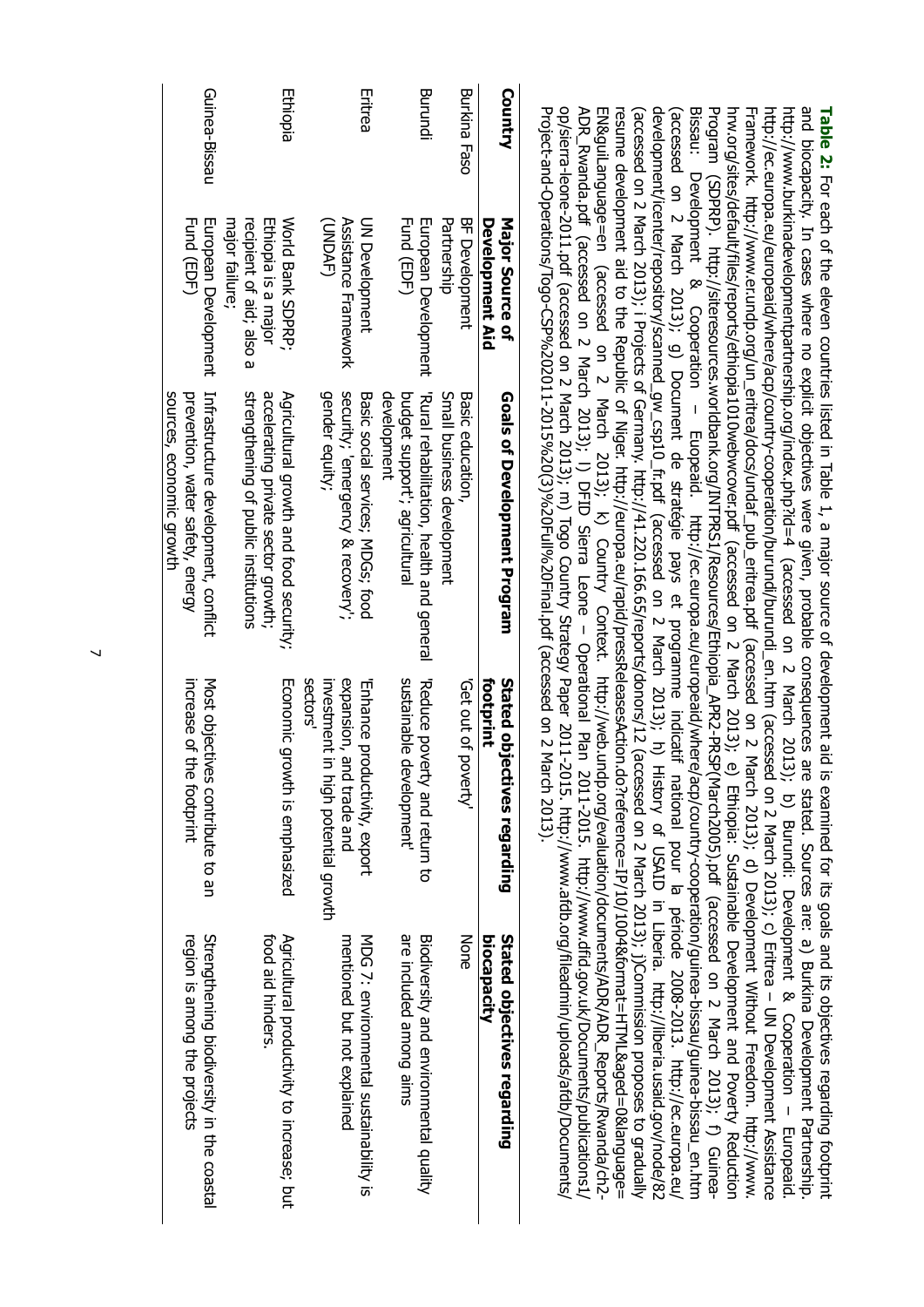| ٥<br>۰ |
|--------|
|        |
| í      |

| <b>Country</b> | Major Source of<br>Development Aid                                         | Goals of Development Program                                                                                                       | tootprint<br>Stated objectives regarding                                                              | Stated objectives regarding<br>biocapacity                                            |
|----------------|----------------------------------------------------------------------------|------------------------------------------------------------------------------------------------------------------------------------|-------------------------------------------------------------------------------------------------------|---------------------------------------------------------------------------------------|
| Liberia        | USAID                                                                      | structure and education, agriculture,<br>Sustainable development in political<br>infrastructure & energy                           | toward the footprint<br>Most objectives appear neutral                                                | developed<br>Renewable energy sources are to be                                       |
| Mozambique     | Germany-Federal<br>Cooperation and<br>Ministry for Economic<br>Development | economic development<br>administration, HIV/AIDS control,<br>transport & infrastructure, 'sustainable<br>43 projects on education, | Increase of emissions is likely                                                                       | reproductive rate;<br>Intractor ductation likely to decease                           |
| <b>Niger</b>   | muropeAid—muropean<br>Development Fund<br>(EDF)                            | & development (small business)<br>Health care, transport, social protection                                                        | Improved roads are likely to result<br>in increased el<br>missions                                    | Reproductive health and rights are likely<br>to decrease population growth            |
| Rwanda         | <b>World Bank</b>                                                          | growth, poverty reduction, increased<br>life expectancy<br>MDGs, national reconciliation, economic                                 | increased consumption<br>increase of the topint through<br>Most objectives contriprite to an          | being addressed<br>environnental deterioration are not<br>High population density and |
| Sierra Leone   | UK-Department for<br>Development<br>International                          | investment, economic growth<br>revenue base, increased foreign<br>Macroeconomic stability', increased                              | Footprint is likely to increase<br>significantly                                                      | <b>None</b>                                                                           |
| 1000           | African Development<br>Bank & African<br>Development Fund                  | Good governance; infrastructure;<br>regional trade; agricultural sector                                                            | emissions; economic growth' to<br>increase footprint<br><b>Road building</b><br>is likely to increase | Agricultural productivity to increase                                                 |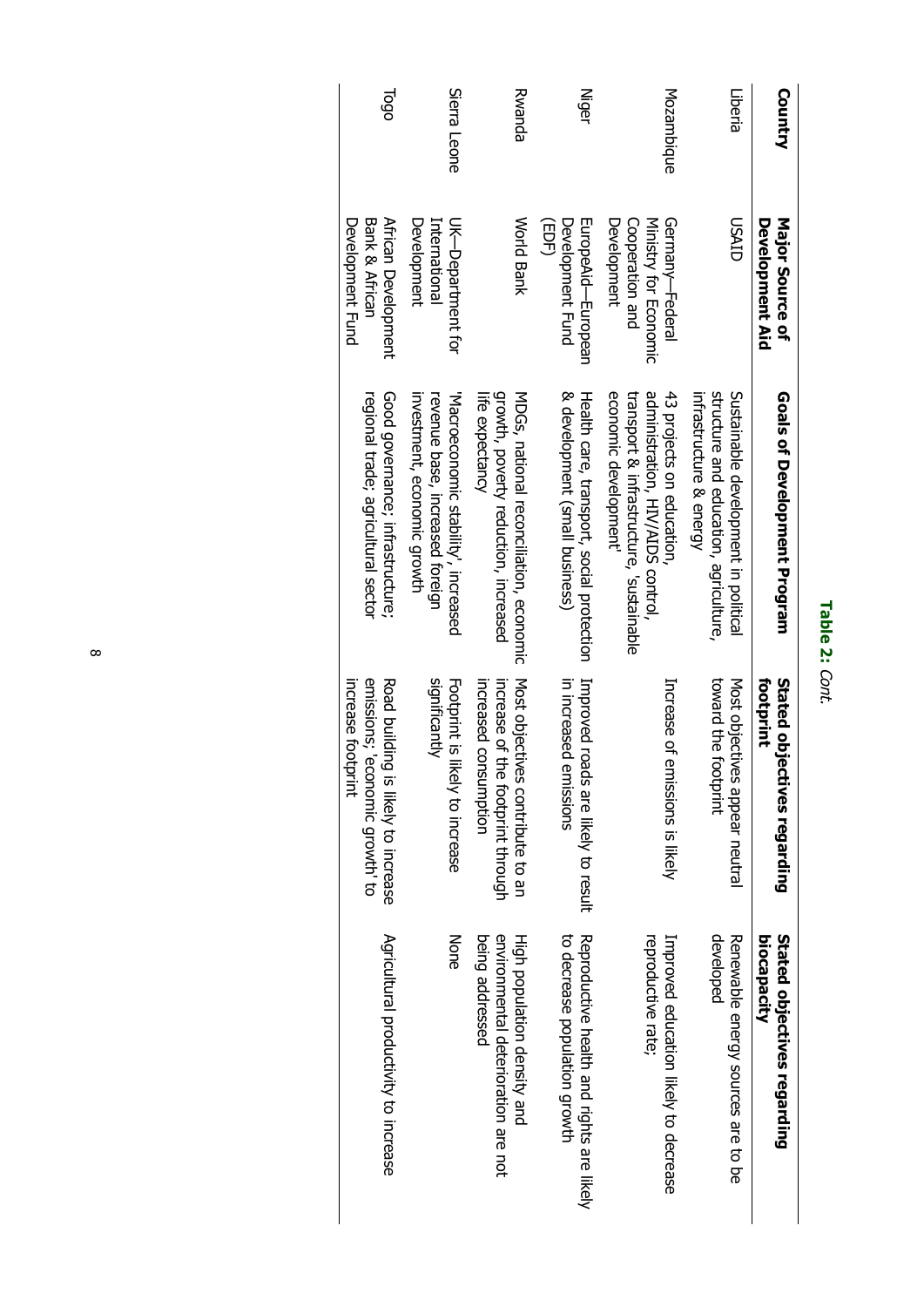Even considering that each country receives aid from multiple other donors, the data indicate that these particular donors have not fully understood the challenge. Of even greater concern is the fact that if development aid tends to fail in the cases of those sustainable countries by not preventing them from slipping into overshoot, it is even less likely to succeed in the cases of unsustainable countries in helping them reduce it. This reinforces critiques that point to widespread failures of development aid in other areas besides sustainability [21].

The findings also raise the question about the possible impact that this development aid could have on the sample countries, in relation to their own domestic investments. For the countries with SQ values greater than 1.0, the total development aid received in 2011 ranges from 3.5% of GDP (Ethiopia) to 10.8% of GDP (Burundi) [22,23]. For the countries in the sustainable group those percentages range from 3.8 (Eritrea) to 8.1 (Sierra Leone), except for Liberia which received aid amounting to 35.9% of GDP. In the latter case certainly the specific development projects sponsored by the aid can be expected to exert a significant effect on the future state of sustainability status of the entire country. But even for the other countries in the sample the lower impact of aid does not mean that its effects will be negligible.

The main issue addressed by this paper, however, is not the projected impact of aid but to what extent aid projects labeled as sustainable development deserve that label. Having established that sustainability is hardly prevalent among the probable outcomes of the development programs in our sample, the question arises to what extent unsustainable development can or should qualify as development at all. Given our definition in the introductory paragraph, development that is not sustainable would reduce the ability of future generations to develop further in the same areas as are currently envisioned. A historical example for this situation is the early history of Cyprus where the resident population developed the island's abundant copper deposits by fuelling their smelters with the island's pine forests. Today Cyprus shows neither a viable copper industry nor any substantial pine forests [24].

Contemporary examples of unsustainable 'development' include the numerous incidences of regional ecological overshoot where populations demand more resources and services than their region can sustainably deliver. The inevitable consequence is that future generations will find their options reduced in terms of some or most of the ten areas of development we referred to earlier: financial income, employment opportunities, distribution of wealth, education, political autonomy, basic needs for survival, health of populations and ecosystems, equality, selfesteem and dignity, and freedom [25]. Fully half of our sample countries fall into that category. A well known global example is the explosive expansion of petroleum-based industries over the past century,

bound to run its course within the next few decades and to be entered in history as the peak oil phenomenon [26-28]. While it lasted it brought unprecedented affluence and comfort to much of humanity; however, its negative long term consequences are likely to complicate the lives of many future generations. Whether peak oil should be regarded as development in the sense of our definition depends entirely on the observer's time frame. We must conclude that over the long term no development in the true sense will happen in those examples. Only over short terms can unsustainable practices qualify as development, if at all.

Ignoring the risk of tautology, authorities have invoked 'sustainable development' as a guiding concept at least since the Brundtland report [29]; certainly no administration would admit to its development policies as being unsustainable. But in order to avoid the tautology, development needs to be understood as any measure that furthers the transition to sustainability, to a more inclusive respect for grantable human rights (that includes future generations) [30], and a general commitment to the non-violent resolution of conflicts.

The stated goals of the programs listed in Table 2 generally emphasise poverty reduction through economic growth. Poverty provides the motive while economic growth is their remedy of choice. Thus these programs represent chimaeras of disaster relief and development aid, set on alleviating an objectionable situation without too much concern about the long term implications of continuing growth, or about any limiting variables that may create additional problems over the long term. This raises the question how so many well-paid, highly educated experts can persist in recommending such erroneous courses of action while any substantial progress towards sustainability continues to elude us.

## **5. Why Is Sustainable Development So Rare?**

The finding that very few countries in our sample are moving towards sustainability according to this analysis (Burundi, Liberia, and possibly Mozambique appear to qualify) seems tragic though not entirely unexpected. Too many development program documents seem to promise everything to everybody, resembling election propaganda more than genuine plans towards the enduring welfare of humanity. The language of the UN document on indicators of sustainable development is devoid of any reference to limits [31]. Another example are the UN's Millennium Development Goals [32], listed in Table 3. Likewise, the Rio+20 United Nations Conference for Sustainable Development revealed a curious combination of multidisciplinary analysis and inattention to limits [33]. This widespread bias toward wishful thinking has ideological origins, which we will examine presently.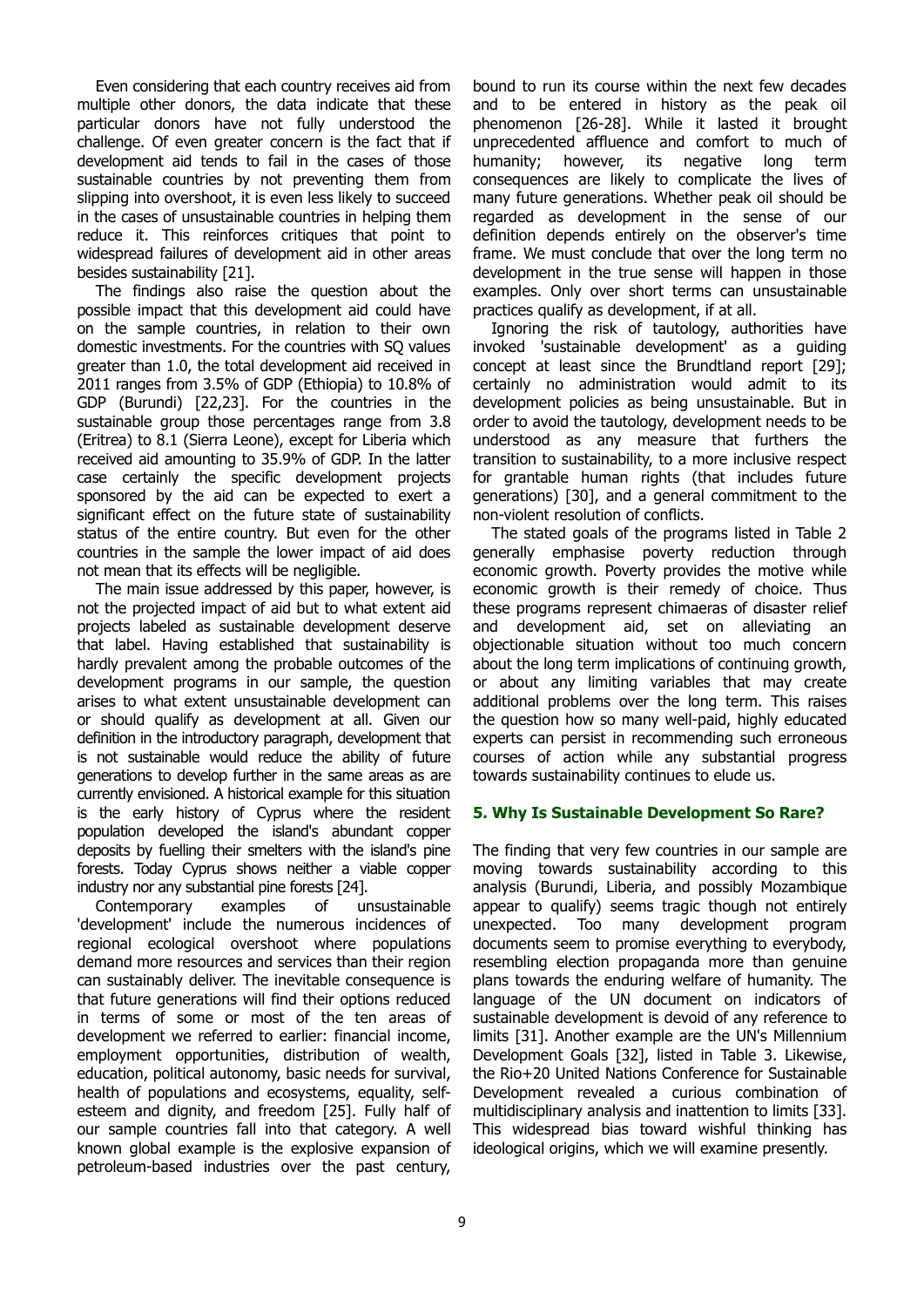**Table 3.** The Millennium Development Goals and Current Accomplishments ([32,35], adapted from [37]).

| Goals                                                | Current accomplishments                                                             |
|------------------------------------------------------|-------------------------------------------------------------------------------------|
| Goal 1: Eradicate extreme poverty and hunger         | On track to reach below the target of<br>23% poverty rate                           |
| Goal 2: Achieve universal primary education          | Some countries on track, others<br>behind                                           |
| Goal 3: Promote gender equality and empower women    | Some progress in education, little in<br>employment and political<br>representation |
| Goal 4: Reduce child mortality                       | Some regions on track, most<br>developing countries behind                          |
| Goal 5: Improve maternal health                      | Largely behind                                                                      |
| Goal 6: Combat HIV/AIDS, malaria and other diseases  | Largely behind on HIV and malaria, on<br>track for TB                               |
| Goal 7: Ensure environmental sustainability          | Far behind, despite vague definitions                                               |
| Goal 8: Develop a Global Partnership for Development | Mostly on track but definitions are<br>confusing and contradictory                  |

Following Singer's view [10], the MDGs emphasise the eradication of poverty and disease as implicit moral duties. However, explicitly those goals are framed as fulfilling an entitlement, the right to enjoy 'freedom from want' [34]. As we elaborated elsewhere [25], the problem with such a right, while everyone is of course free to claim it, is that no authority could grant it to the more than seven billion people inhabiting this planet at this time. The fact that the MDGs make no mention of limits to growth implies a worldview that considers business as usual not as problematic but as extendable into the indefinite future. Only someone who believes that the Earth's resources are unlimited can regard their allocation as a universal right for an indefinitely large population; and only someone who believes that the world's population and its impact have not even come close to the Earth's carrying capacity will consider the goal of eradicating epidemics to be realistic. In addition to this fundamental flaw, the MDGs have been hampered by a lack of political commitment and consensus, and by the worldwide economic slowdown [35]. As Table 3 indicates, most of the MDGs are not being achieved by their target date of 2015. Instead they are to be replaced by a new set of goals, called Sustainable Development Goals (SDGs), to be formulated by September 2013 [36].

An explanation for this discrepancy between wishful thinking and practical failure must take into account the diversity of beliefs, values, and ideals—often summarised as ideologies—that inform people's notions of what constitutes progress [38]. Sometimes those notions create what Ronald Wright ([39], p. 8) referred to as 'progress traps'. Of particular importance are those beliefs that delimit the realm of the possible. An obvious example is cornucopianism, the belief that the growth of populations and economies is not subject to physical limits [40]. Under the cornucopian delusion, progress takes a very

distinct shape of unending growth in human numbers, their consumption, and the quality of their lives. The absence of any scientific justification for this belief has relegated it to the realm of implicit yet powerful assumptions that still inform certain schools of academic thought such as neoclassical economics [41,42].

Some of the listed programs for sustainable development seem indicative of cornucopianism. At least they do not explicitly acknowledge limits to growth or local overshoot, nor do they tend to take into account global environmental change resulting from the present situation of global overshoot. Many rely on economic growth (usually measured as GDP increase) as a means to raise income levels and provide trickle-down benefits from investment, the large-scale extraction of non-renewable resources to boost employment and trade balance, and converting from subsistence agriculture to staple industries for export. Those policies are supported by a trust in global trade relationships and an optimistic outlook on the potential of market forces, complemented by some regulation, to rectify global inequities and to eliminate poverty worldwide. The future is envisioned as a repetition of the past, only more of it. Raskin et al. [43] referred to this ideology as the Conventional Development Paradigm (CDP).

The well-publicised manifestations of the global environmental crisis (under the broad phenomena of climate change, pollution, resource scarcity, and the loss of biodiversity), as well as the abundant evidence for its anthropogenic causation, render the CDP a rather unrealistic kind of long term thinking. This is the kind of perspective that still moves people to welcome the discovery of new oil deposits as good news; without the denial of anthropogenic climate change such news would be received with ambivalence at best. It is also unrealistic because it assumes that the same institutions, regimes, and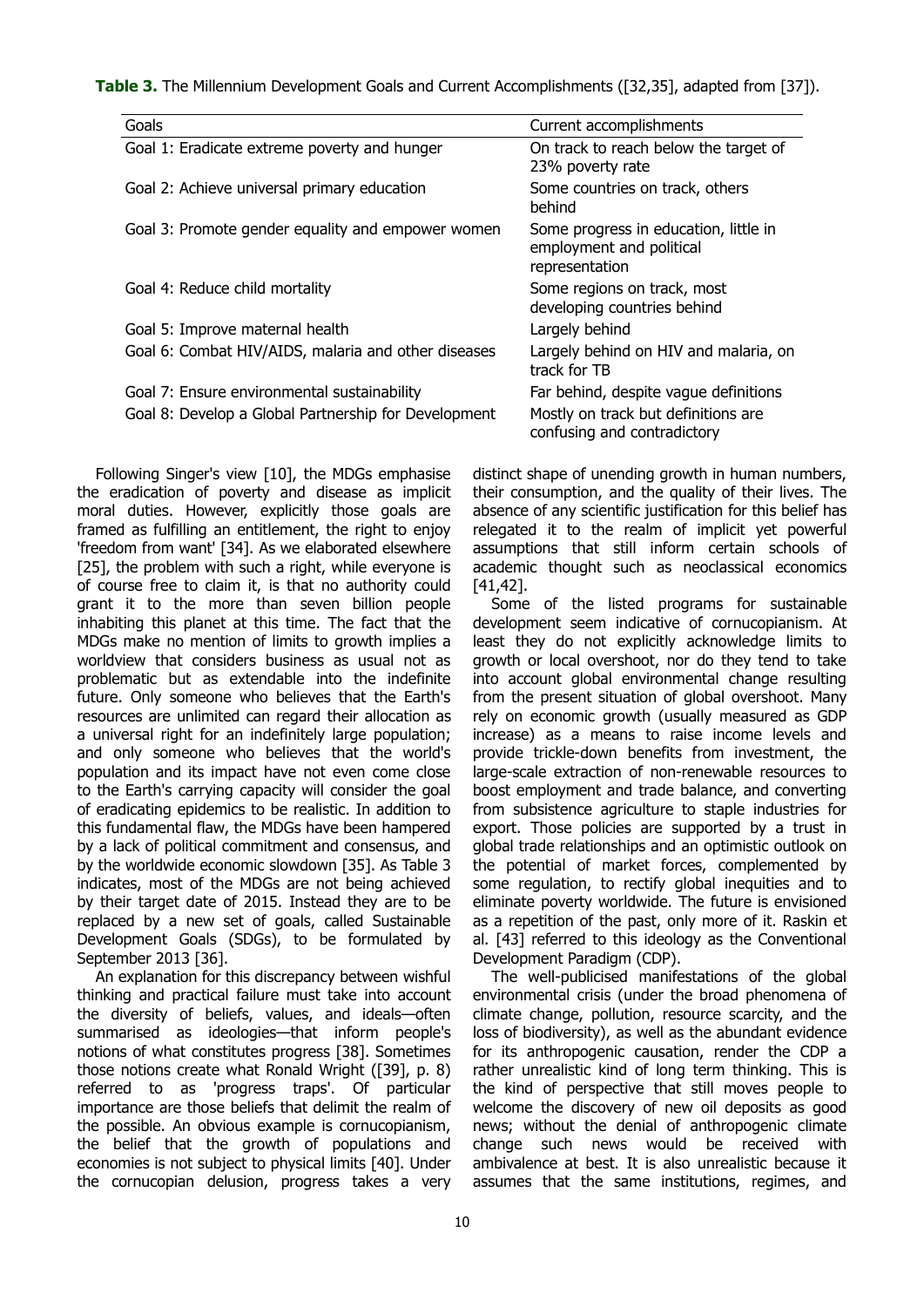ways of thinking that undoubtedly contributed to the global environmental crisis are able to help us transcend it. This assumption can only be upheld if one denies or disregards the true extent of the crisis. It makes for an overly simplistic, laissez-faire type interpretation of sustainability that contradicts the bulk of the evidence reported by environmental scientists.

While those ideological deficiencies provide a plausible explanation for the failures of the MDGs and related development efforts, they do not explain their sporadic successes, and they offer little help towards finding ways out of the conundrum. Most of the development programs listed here derive their support partly from sources that are not as readily quantified as is bioproductivity—human ingenuity and spirit, social capital, and potential for learning. Also, ecological overshoot can proceed for quite some time without the loss of natural capital necessarily causing any immediate calamities [44]. Thus, development that is unsustainable can continue sometimes for generations before collapse becomes imminent. This undoubtedly contributes to the slowness of the collective learning process, as do a diverse assortment of counterproductive myths, cognitive biases, moral ineptitudes, and mental habits, all well characterised in the literature on what might be summarised as 'human nature' [38,45-48].

#### **6. A Utilitarian Theory of Development that Humanity Can Live With**

The contingencies of overshoot render it unlikely that the problems associated with underdevelopment can be effectively remedied by efforts that only focus on 'eliminating poverty' as the humanitarian ideal demands—regardless of how one defines poverty [49,50]. Two reasons conspire towards this obstacle: The first arises from the counterproductive effects of further global economic growth under overshoot; they necessitate that any growth in a poor country be accompanied by restraint in a rich country—a politically unlikely proposition.

The second reason lies in the futility of redistribution efforts; at this point in time, if a global dictatorship allocated exactly equal amounts of resources to every human being, we would still all starve, albeit rather slowly [25]. The fact that our current demand can only be sustainably met by about 1.5 planets means that even assuming perfect equity, at the current consumption level one third of humanity would be consuming part of the food producing 'machinery' itself [19]. People living in more extreme biogeographical regions and latitudes would be hardest pressed. Moreover, population growth would still proceed while food prices rise and fresh water and soils grow scarcer [51]. This means that the redistribution of resources cannot be the sole prescription for food security, even though it would

certainly help alleviate some of the worst shortages.

In order to ensure lasting environmental security and acceptable survival [52] for all, humanity must reduce its total environmental impact before nature does this for us in very painful ways and before many more species are lost. This imposes a tragic inversion on the traditional humanitarian agenda of development. What is inverted here is nothing less than the holy grail of utilitarianism, often phrased as 'the greatest good for the greatest number'. Our collective environmental impact, described by the  $I =$ PAT relationship [53], clearly indicates a range of solution states encompassing numerous combinations of global population sizes and per capita affluence and technology use; all those solution states are sustainable and include population sizes below the current level (how far below depends partly on how long it will take us to get there). Furthermore, Potter's [52] hierarchy of survival modes suggests that some of those solutions are morally preferable to others (e.g. miserable survival for all at 5 billion vs. acceptable survival for all at 3 billion). Others (e.g. [54,55,12]) have come to similar conclusions. The holy grail of utilitarians now amounts to the minimum acceptable amount of good for the greatest sustainable number. This number is probably no more than about four billion people, and perhaps less than one billion [55-57].

What does this new inverted dictum mean for development aid? The need to reduce our numbers does not only arise from our excessive impact. The growing scarcity of key resources, particularly food and potable water, causes suffering that would be avoidable with a smaller population. Cohen [54,55] framed the challenge of global food security in the analogy of a communal dinner table where some guests go hungry; in his words, the problem can be solved in three ways: (i) prepare a bigger dinner, (ii) put fewer forks on the table, (iii) teach better manners. Ehrlich and coworkers [58] reduced the challenge to a 'race between the stork and the plough'. Others (e.g. [59,60]) indicated that little, if any, room remains to increase food supply (i.e., speed up the plough, or make a bigger dinner), although adherents to the CDP (e.g. in [49]) would disagree. In effect, reducing the global population and changing our 'manners' are probably our only remaining options.

The link between the emancipation and education of women and decreases in reproductive rates seems well established cross-culturally. Several aid programs in our sample include educational components, and even in the MDGs this opportunity has been recognised under goal 3 (Table 3). Yet, as we pointed out earlier, the need for population reduction is rarely acknowledged explicitly. Family planning programs still face the opposition of powerful religious and cultural prejudices, spearheaded by collusive governments [12]. It is also clear that many manifestations of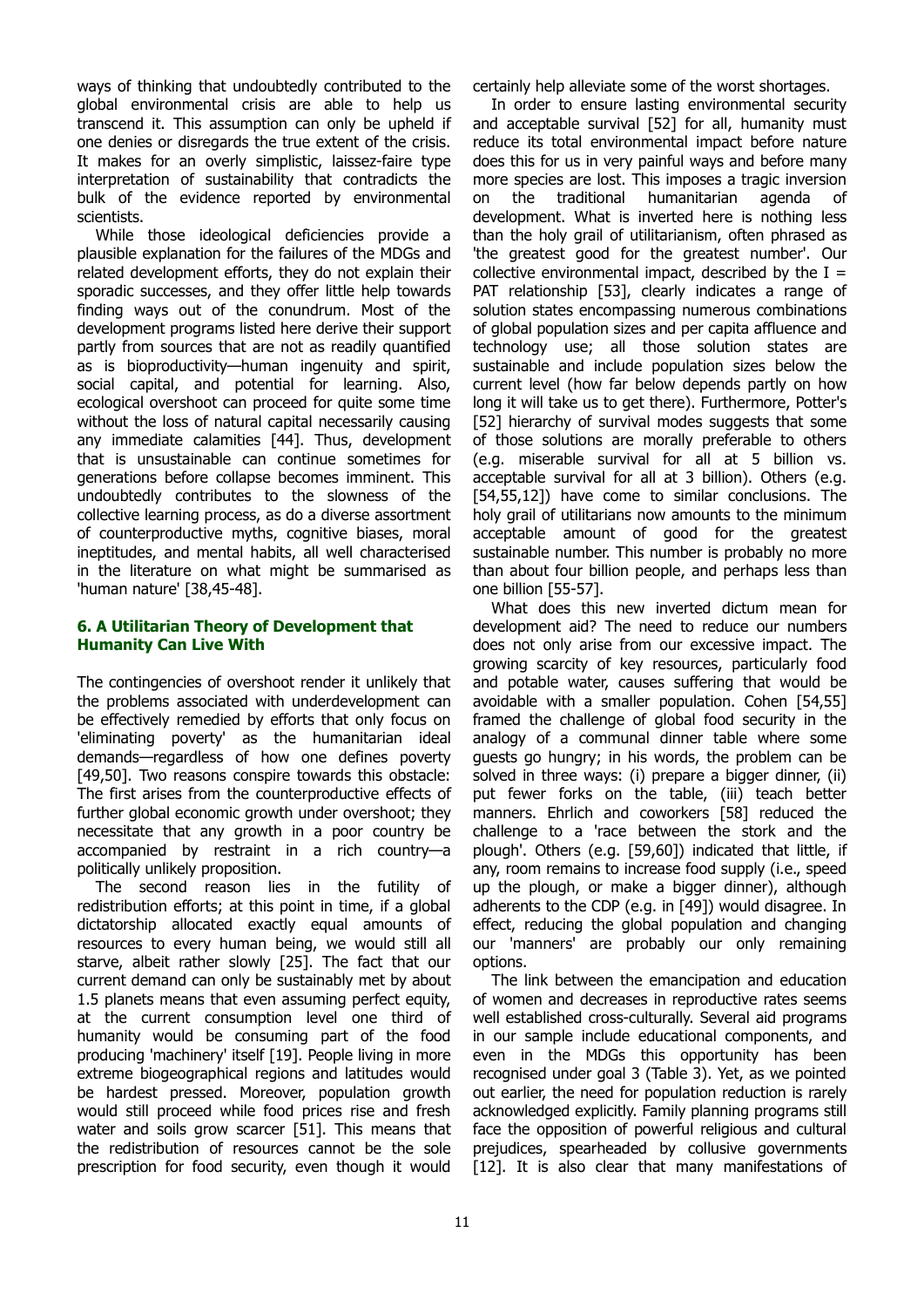anthropogenic global environmental change proceed much too quickly at this stage for the documented reductions in fertility (or the much invoked demographic transitions to result from them) to effect any significant mitigation. This means that both environmental deterioration and population growth will proceed, albeit perhaps at reduced speeds, towards the inevitable collision point at which time much of international aid will need to take the form of disaster relief.

As for our 'manners', one aspect of development aid that could certainly benefit from revision is the lack of honesty associated with using the label of sustainable development. As we established earlier, development that is truly sustainable must fulfil the requirement of addressing the challenges of population, distributional inequities, and overshoot. In that sense, 'manners' include ethical standards and dominant belief systems that bar the way towards gains in efficiency, restraint in consumption, adaptation to inevitable changes, and conducive structural reforms. In all those directions, too, reformed education can make substantial contributions [38] and pave the way for a proliferation in 'positive deviance' in Parkin's [61] sense. While she applied her norms of 'sustainability-literate leadership' mainly to individuals and sociocultural communities, our conclusions suggest that they would be equally beneficial among the international community.

Such deviance is necessary because it seems clear that development initiatives that are primarily informed by the CDP can only help in the short term (as evident in GDP increases). In the longer term they will do more harm than good by reducing natural capital as evident in decreases of other statistics (e.g. the Inclusive Wealth Indicator, IWI) and increasing humanity's collective impact [62]. Rising GDP and shrinking IWI have been observed with some 'emerging economies' such as Brazil and India. Another case in point is the much acclaimed 'green revolution' that vastly boosted food production during the 1970s. In the short term it relieved shortages and prevented impending famines; in the long term, however, it will be regarded a disaster, as Hardin [11] predicted. The couple of decades of time that it bought us were not used wisely; instead, they were squandered on further growth under the belief that this revolution would never end. Now we are again facing famines—except that our numbers have doubled, our ecosystems are weaker, tens of thousands of species have disappeared, natural resources are further depleted, and global pollution has become worse. No other misadventure of conventional development policy illustrates the failings of the CDP better than this missed opportunity. Its humanitarian goals are rendered unattainable by its obsession with 'economic growth' as a human 'need'. In the light of our earlier conclusions such policies should not qualify as development proper. Not even

Sen's [2] more flexible principle of 'development as freedom' is able to accommodate ecological constraints or bring humanity closer to the new utilitarian ideal of minimum acceptable amount of good for the greatest sustainable number.

Utilitarian reinterpretations of development sometimes meet with objections based on human rights [63]. Rights become limited by a partial contradiction in the sense that insisting on some rights (i.e., rights that are not grantable) will create insecurity. In her critique of human rights theory Thomas [64] referred primarily to the enshrining of property rights under human rights law, which can, under conditions of limited resources, work at the expense of disenfranchised minorities. In the light of overshoot certain other human rights seem similarly counterproductive, such as the right to a 'clean environment', 'safe drinking water', or 'adequate nutrition'. Given a large enough global population (today's seven billion plus would qualify) and a single planet at our disposal, no world government could grant such privileges to all. One additional 'right' that has arguably proven not only ungrantable but outright harmful is the right to procreate at will [25].

This need for changing our notions about rights points to those challenges that are situated inside the human psyche. By labeling nature as the non-human 'other', an inanimate heap of 'resources' for the taking, consisting of marvellously useful little automatons just waiting to prove their utility to human endeavours, we ultimately set ourselves up for moral bankruptcy and ecological suicide. What emerges are not just the deeply problematic ramifications of the dominant anthropocentric environmental ethic behind such development schemes as the UN's Millennium Goals, but a thorough revision of what it means to be 'modern' and what constitutes 'progress'.

Besides the obvious need to change our notions about human security, about nature, and about modernity, another internal challenge that is evident from the foregoing is the need to change our value priorities with respect to each other. As ecologies simplify and economies falter, centralised governance and the rule of law will become more tenuous. Thus, global development in the true sense means not only that most of us need to re-learn how to run selfsufficient, resilient local communities. It also means that we exercise compassion for those whom the crisis will have displaced from their homes. On 10 January 2012 the Bulletin of the Atomic Scientist once more reset its Doomsday Clock closer to midnight, citing dangers of nuclear proliferation, climate change, and the failure of political leaders to change 'business as usual' and to "set the stage for global reductions" ([65, p. 3). The ranks of displaced multitudes are certain to swell once rising sea levels have inundated some of the world's heavily populated coastal lands [66]. In the absence of decisive initiative by the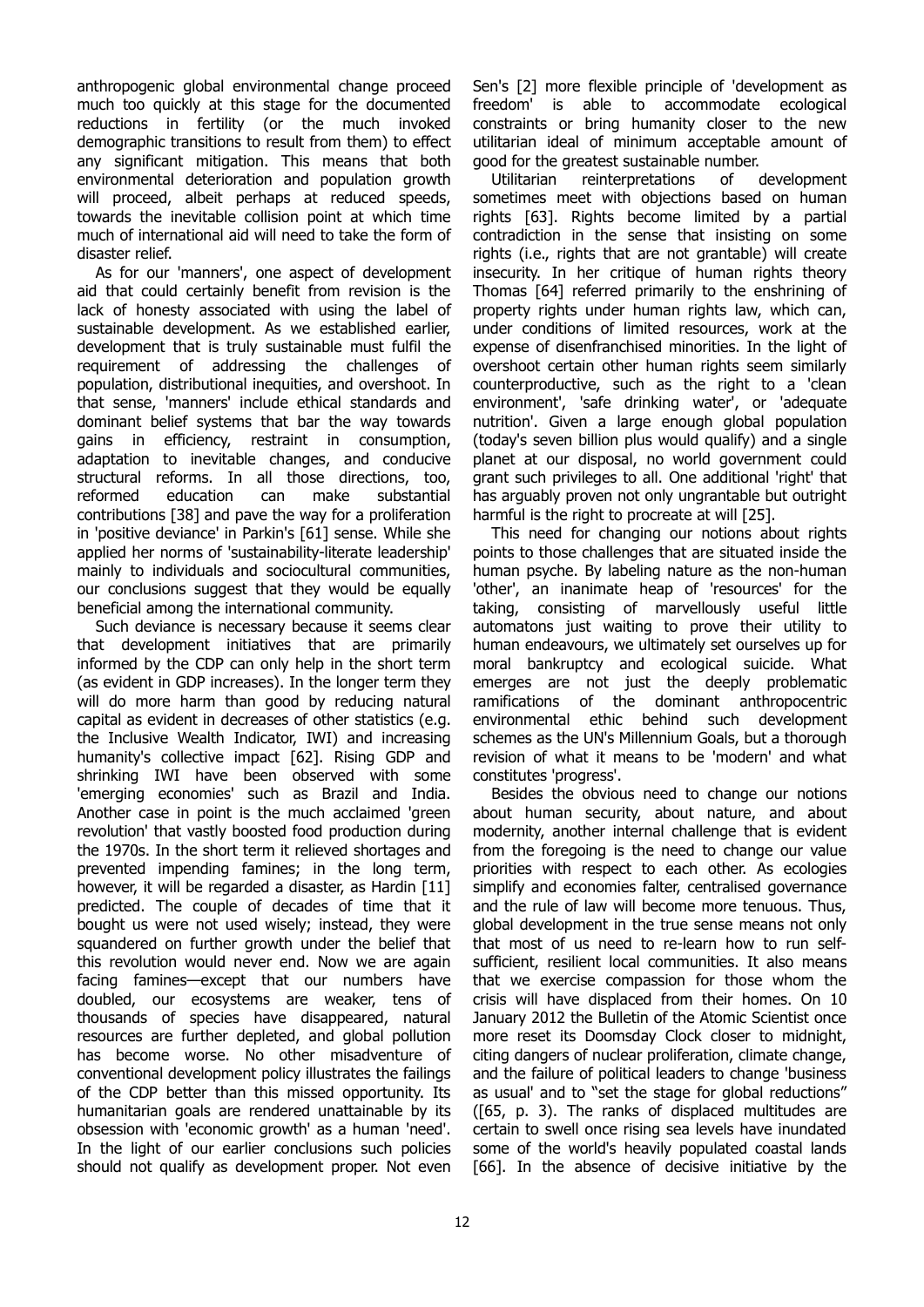UNHCR that would impart on environmental refugees the status of 'world citizens' (or at the very least accord them full official refugee status) [67], their fate depends on the charity of other countries and on charitable NGOs—which, in the midst of shortages and economic downturns, cannot be taken for granted. Clearly the human conscience represents as important a 'tipping point' as do geophysiological variables. Many of these challenges have been reiterated at the Planet Under Pressure Conference (March 2012) leading up to  $Rio+20$  [68].

Since sustainable development in the true sense must incorporate all of those changes it comes as no surprise that so little of it is in evidence. If the developed world's idealistic efforts at development aid were really motivated by the urge to increase justice, human security, and well-being globally while

#### **References**

1. Haslam PA, Schafer J, Beaudet, P. Introduction to International Development: Approaches, Actors and Issues. 2 ed. Oxford, UK: Oxford University Press; 2012.

2. Sen A. Development as Freedom. Oxford, UK: Oxford University Press; 1999.

3. UNDP. Human Development Report. New York, USA: United Nations; 2011. Available from: http://hdr.undp.org/en/reports/global/hdr2011 (accessed on 2 March 2013).

4. Hastings D. The Human Security Index: An Update and a New Release. Document Report Version 1.0 (March), 2011. Available from: http://www. humansecurityindex.org/wordpress/wp-content/ uploads/2012/02/hsiv2-documentation-report1\_1.pdf (accessed on 2 March 2013).

5. Bartlett AA. 2012. The meaning of sustainability. Teachers Clearinghouse for Science and Society Education Newsletter. 2012; 31(1):1-14. http://www. populationmedia.org/2012/04/04/the-meaning-ofsustainability-by-professor-emeritus-albert-a-bartlett/ (8 August 2012).

6. International Union for the Conservation of Nature (IUCN). Caring for the Earth. A strategy for sustainable living. Gland, Switzerland: IUCN, UNEP, WWF; 1991.

7. Paris Declaration on Aid Effectiveness. 2005. Available from: http://www.oecd.org/dataoecd/11/41/ 34428351.pdf (accessed on 2 March 2013).

8. Alesina A, Dollar D. Who gives foreign aid to whom and why? Journal of Economic Growth. 2000; 5(1):33-63.

http://dash.harvard.edu/bitstream/handle/1/4553020/ alesina\_whogives.pdf (accessed on 2 March 2013).

9. Office of the Special Envoy for Haiti. Key statistics. New York: United Nations; 2012. Available from: http://www.haitispecialenvoy.org/relief-andrecovery/key-statistics/ (accessed on 20 June 2012).

10. Singer P. Famine, affluence and morality. In

achieving the global transition to a sustainable world, they would not hesitate to start at the top end and reduce the obscene levels of consumption evident there. In many respects that would be an easier undertaking than encouraging development at the lower end without also promoting net growth. Yet, even if we end up not making use of any of those opportunities we can be assured that sustainability will come our way eventually at the hands of mother nature.

#### **Acknowledgments**

This article is based in part on a paper presented at the 2nd World Sustainability Forum (2012) and a chapter by the authors in reference [25].

May L, Wong K, Delston J, editors. Applied Ethics: A Multicultural Process, 5th ed. Toronto, Canada: Prentice Hall; 2011. pp. 216-225.

11. Hardin G. Carrying capacity as an ethical concept. In May L, Wong K, Delston J, editors. Applied Ethics: A Multicultural Process, 5th ed. Toronto, Canada: Prentice Hall; 2011. pp. 186-194.

12. The US have for most of the past decades pursued a policy of refusing to fund any programs that include birth control measures of any kind in Third World countries. This amounted to cancelling all US development aid, as well as US participation in international aid, that was in any way associated with family planning. Ehrlich PR, Ehrlich AH. One with Nineveh: Politics, consumption and the human future. Washington, DC, USA: Island Press; 2004.

13. At the 1994 International Conference on Population and Development in Cairo the goal of fertility reduction was dismissed in favour of women's empowerment. Instrumental in this outcome were the international women's movement, the US government, and the Holy See (McIntosh CA, Finkle JL. The Cairo Conference on Population and Development: A new paradigm? Population and Development Review. 1995;21(2):223-260. A reference to reproductive rights was deleted from the Rio+20 report.

14. Messner JJ. Failed states index 2011. Foreign Policy (July/August), Washington, DC, USA: The Fund for Peace & The Carnegie Endowment for International Peace; 2011.

15. Chambers N, Simmons C, Wackernagel M. Sharing nature's interest: Ecological footprints as an indicator of sustainability. London, UK: Earthscan Publ. Ltd; 2000.

16. Rees WE. Ecological footprints and biocapacity: Essential elements in sustainability assessment. In: Dewulf J, Van Langenhove H, editors. Renewables-Based Technology: Sustainability Assessment. Chichester, UK: John Wiley and Sons; 2006. pp. 143-158.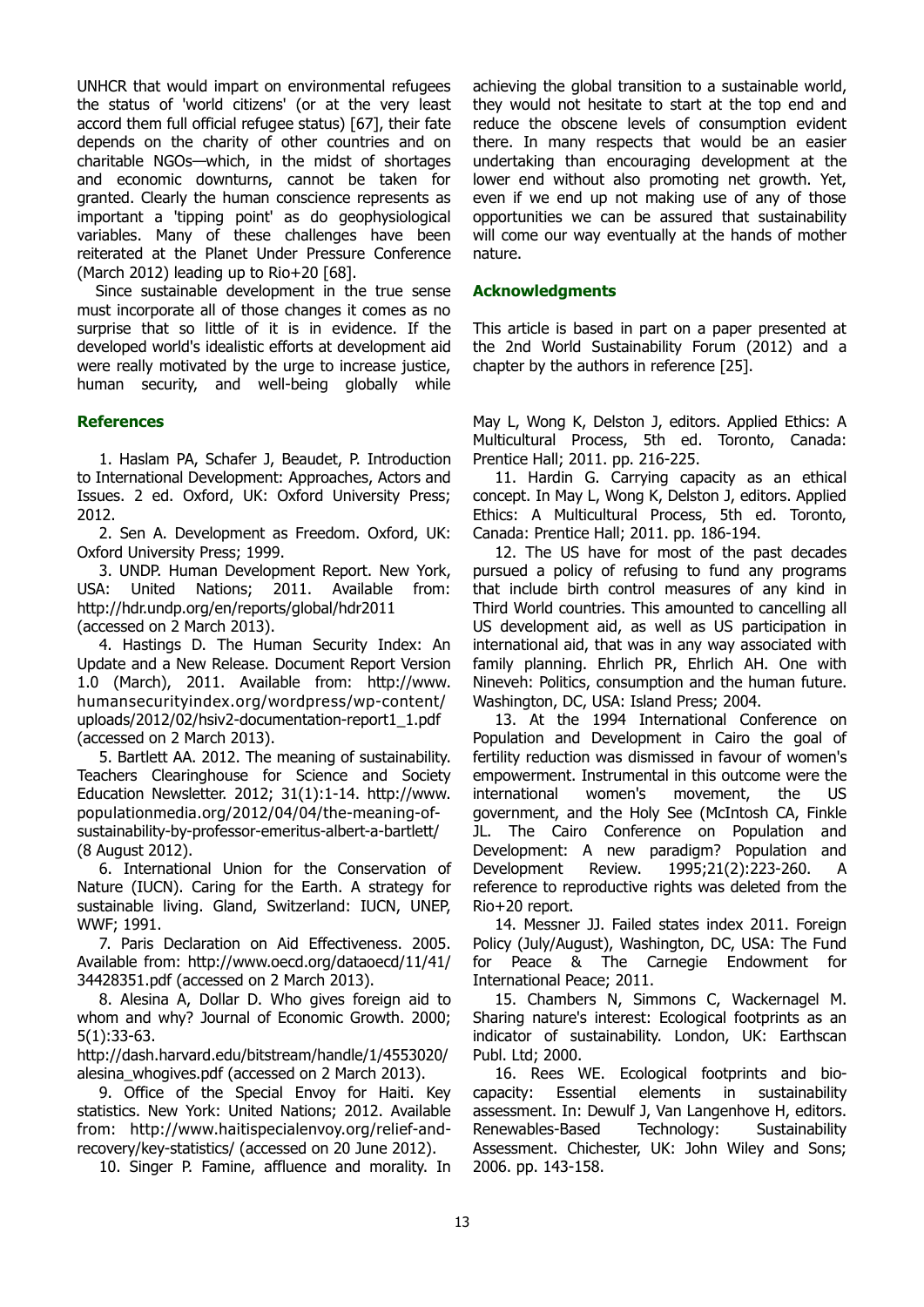17. Wackernagel M. Advancing sustainable resource management: Using ecological footprint analysis for problem formulation, policy development, and communication. DG Environment, European Commission; 2001. Available from: http://ec.europa. eu/environment/enveco/waste/pdf/wackernagel.pdf (accessed on 2 March 2013).

18. Lautensach SW, Lautensach AK. Prioritising the variables affecting human security in South-East Asia. Austrian Journal of South-East Asian Studies. 2010;3(2):194-210. Available from: http://www.seas.at/ wp-content/plugins/download-monitor/download.php? id=40 (accessed on 2 March 2013).

19. An alternative approach to determine whether a country has incurred an ecological deficit or a surplus involves subtracting the footprint from the biocapacity (Global Footprint Network. Living planet report 2012: Biodiversity, biocapacity, and better choices. Oakland, CA: GFN & WWF; 2012. Available from: http://www.footprintnetwork.org/images/uploads/ LPR\_2012.pdf (accessed on 2 March 2013). However, the resulting differences are less commensurable in terms of the development status of different countries than are quotients.

20. Ewing B, Moore D, Goldfinger S, Oursler A, Reed A, Wackernagel M. The ecological footprint atlas 2010. Oakland, CA: Global Footprint Network; 2010. Available from: http://www.footprintnetwork.org (accessed on 2 March 2013).

21. Moyo D. Dead aid: Why aid is not working and how there is another way for Africa. New York, NY, USA: Farrar, Straus and Giroux; 2009.

22. Organization for Economic Cooperation and Development (OECD). Aid Statistics, Statistics by Region 2013: Aid at a Glance. Paris: OECD; 2013. Available from: http://www.oecd.org/dac/stats/ regionalcharts (accessed on 16 January 2013).

23. Central Intelligence Agency (CIA). The World Factbook 2012. Washington, DC: CIA; 2012. Available from: https://www.cia.gov/library/publications/theworld-factbook/ (accessed on 2 March 2013).

24. Weisman A. The World Without Us. Toronto: Harper Collins; 2007.

25. Lautensach AK, Lautensach SW, editors. Human security in world affairs: Problems and opportunities. Vienna: Caesar Press; 2013.

26. Sorrell S, Speirs J, Bentley R, Brandt A, Miller R. An assessment of the evidence for a near-term peak in global oil production. London, UK: UK Energy Research Centre Report; 2009. Available from: http://www.ukerc.ac.uk/support/tiki-index.php?page= Global+Oil+Depletion (accessed on 9 August 2012).

27. Heinberg R, Lerch D. The post-carbon reader. Heraldsburg, CA: Watershed Media; 2010.

28. Rubin J. The end of growth. Toronto: Random House Canada; 2012.

29. WCED (World Commission on Environment and Development). Our Common Future: The Brundtland Report. Oxford, UK: Oxford University Press; 1987.

30. Keiner M, editor. The future of sustainability: An anthology. Zurich, Switzerland: Swiss Federal Institute of Technology & Dordrecht, The Netherlands: Springer; 2006.

31. United Nations. Global trends and status of indicators of sustainable development. New York: UN Department of economic and social affairs; 2006. Available from: http://www.un.org/esa/sustdev/csd/ csd14/documents/bp2\_2006.pdf (accessed on 16 January 2013; no longer active).

32. United Nations. End poverty 2015: Millennium development goals. New York: United Nations; 2009. Available from: http://www.un.org/millenniumgoals/ (accessed on 2 March 2013).

33. Initiatives of Change International and Cemus Research Forum. Land and life: Human security through sustainable development. Rio+20 Conference (14 June): UNCSD; 2012. Available from: http://www.uncsd2012.org/index.php?page=view& type=1000&nr=213&menu=126 (accessed on 2 March 2013).

34. Annan K. In larger freedom: Towards development, security, and human rights for all. Executive Summary. New York, NY, USA: United Nations; 2005. Available from: http://www.un.org/ largerfreedom/executivesummary.pdf (accessed on 2 March 2013).

35. Millennium Development Goals Gap Task Force. MDG gap task force report: 2011 update. New York: United Nations; 2011. Available from: http:// www.un.org/en/development/desa/policy/mdg\_gap/m dg\_gap2011/mdg8report2011\_engw.pdf (accessed on 2 March 2013).

36. United Nations Development Program. Realising the future we want for all. New York, NY, USA: United Nations; 2012. Available from: http:// sustainabledevelopment.un.org/content/documents/6 14Post 2015 UNTTreport.pdf (accessed on 2 March 2013).

37. Bencko V, Quinn J. Health security for all? In Lautensach AK, Lautensach SW, editors. Human Security in World Affairs: Problems and Opportunities. Vienna, Austria: Caesarpress; 2013. pp. 321-351.

38. Lautensach AK. Environmental ethics for the future: Rethinking education to achieve sustainability. Saarbruecken, Germany: Lambert Academic Publ.; 2010.

39. Wright R. A short history of progress. Toronto, Canada: House of Anansi Press; 2004.

40. Ehrlich PR, Holdren J. The impact of population growth. Science. 1971;171(3977):1212-1217.

41. Hall CAS. Sanctioning resource depletion: Economic development and neoclassical economics. In Gibson WE, editor. Ecojustice – The Unfinished Journey. Buffalo, NY, USA: SUNY Press; 2004. pp. 201-212.

42. Daly H. Ecological economics and sustainable development: Selected essays. New York, NY, USA: Edward Elgar; 2008.